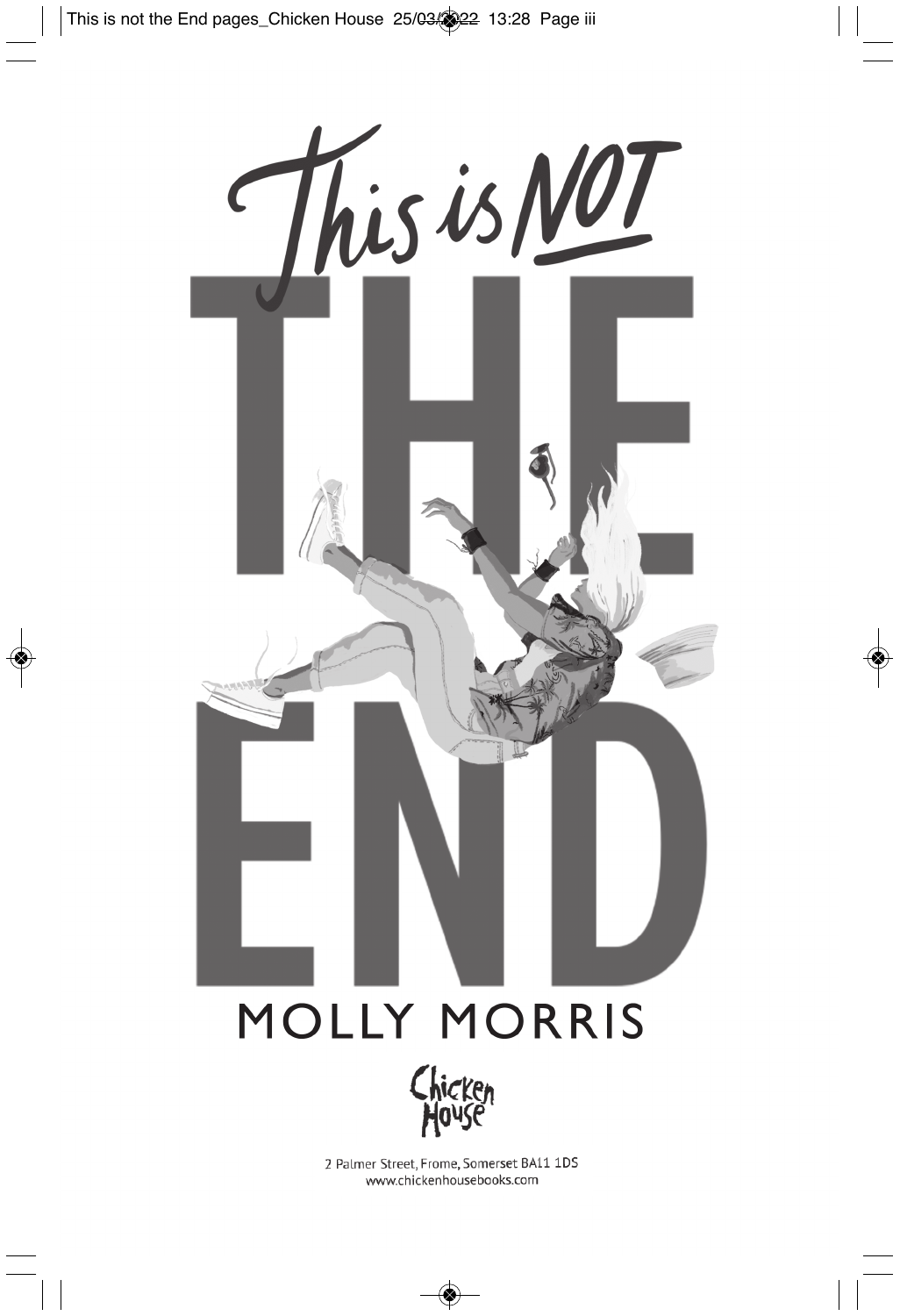Text © Molly Morris 2022 Cover illustration © Sarah Long 2022

First published in Great Britain in 2022 Chicken House 2 Palmer Street Frome, Somerset BA11 1DS United Kingdom www.chickenhousebooks.com

Chicken House/Scholastic Ireland, 89E Lagan Road, Dublin Industrial Estate, Glasnevin, Dublin D11 HP5F, Republic of Ireland

Molly Morris has asserted her right under the Copyright, Designs and Patents Act 1988 to be identified as the author of this work.

All rights reserved.

No part of this publication may be reproduced or transmitted or utilized in any form or by any means, electronic, mechanical, photocopying or otherwise, without the prior permission of the publisher.

Cover and interior design by Helen Crawford-White Cover illustration by Sarah Long Typeset by Dorchester Typesetting Group Ltd Printed and bound in Great Britain by CPI Group (UK) Ltd, Croydon CR0 4YY



1 3 5 7 9 10 8 6 4 2

British Library Cataloguing in Publication data available.

PB ISBN 978-1-913696-21-4 eISBN 978-1-913696-75-7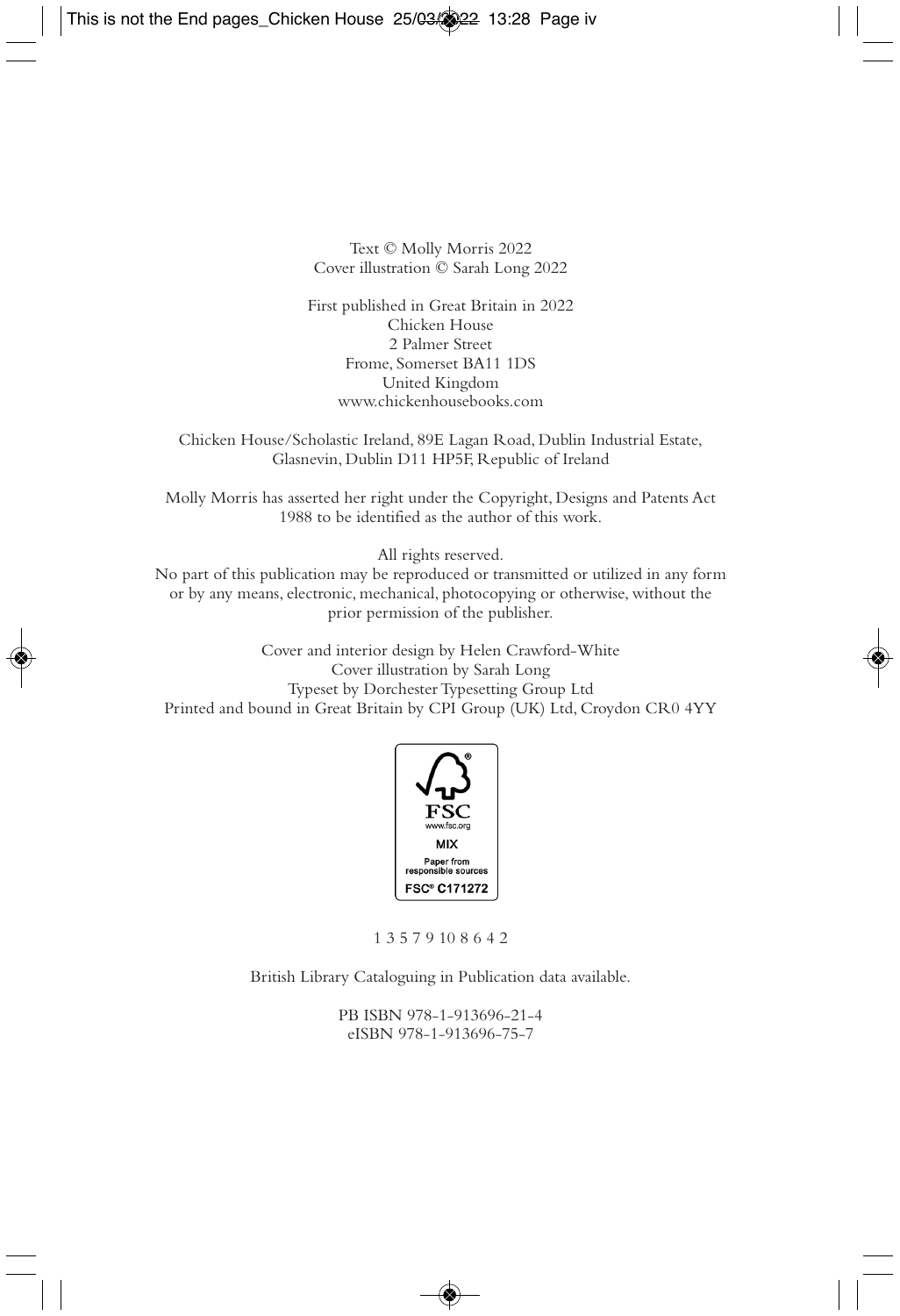*For Diane Tettamble, who encouraged me to write, even after I killed her off in each of my stories.*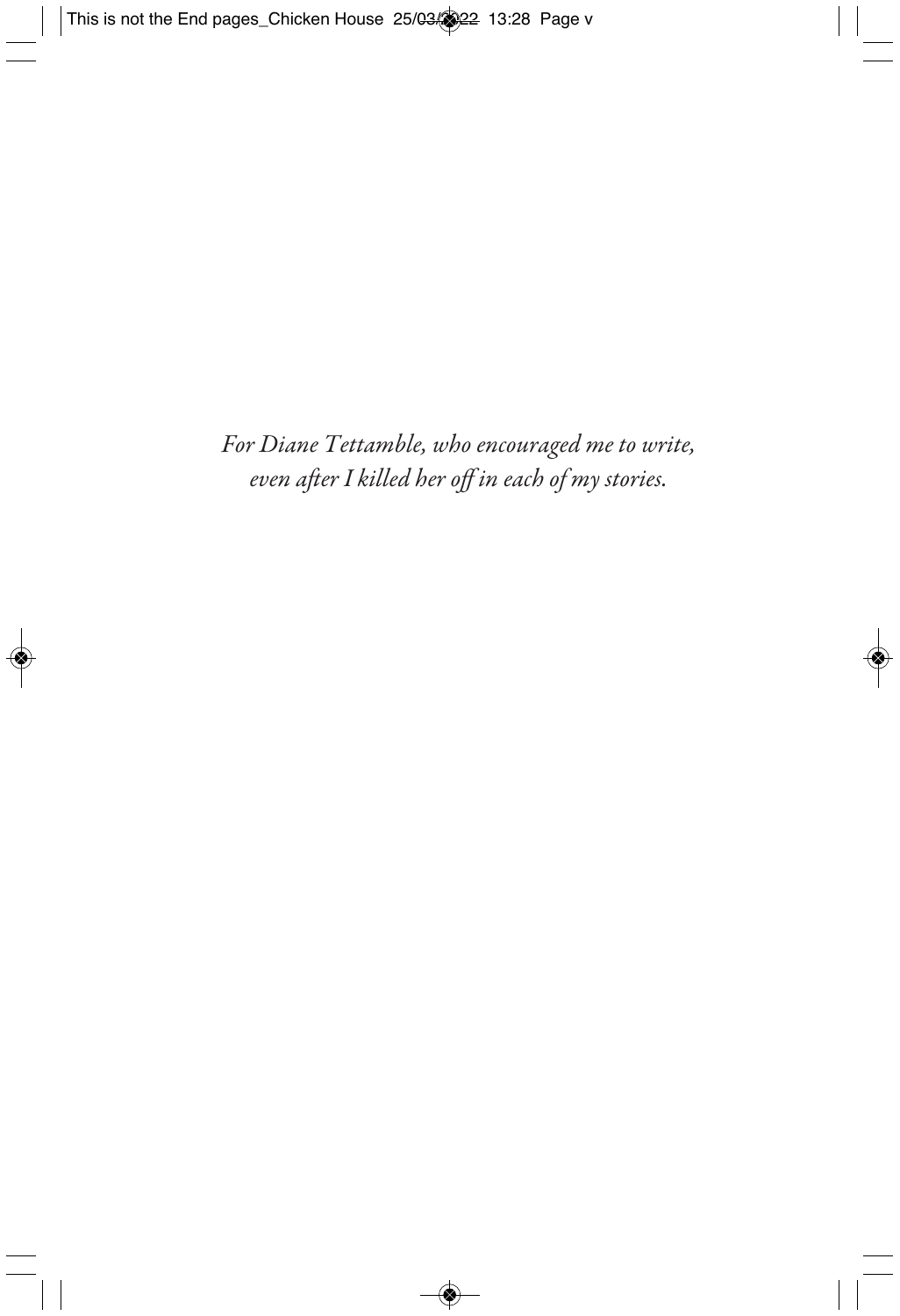## Prologue

The fact that my aunt's front door was unlocked should've been a red flag. Just about every horror movie I'd ever seen featured a stupid, oblivious guy wandering through an open door that definitely should've been locked, only for said idiot to get slammed in the face with a surprise axe. But this was New York City. My aunt's building had a doorman. Wasn't that so she didn't have to lock her front door?

I collapsed on to the couch, sleep immediately creeping around the edges of my vision. Closing my eyes, I tried to remember the last time I'd slept normally. It was before this whole stupid weekend, before I ruined basically every relationship that ever meant anything to me. In fact, I'd probably never sleep again, plagued instead by memories of me attempting to dance like someone that didn't look high on hard drugs, or the way I almost *wanted* Olivia to make fun of me, to be on the other end of her sharp wit, because at least then I knew she cared about me.

At the thought of Olivia, my stomach dropped, cueing the memories of this weekend to start cycling through my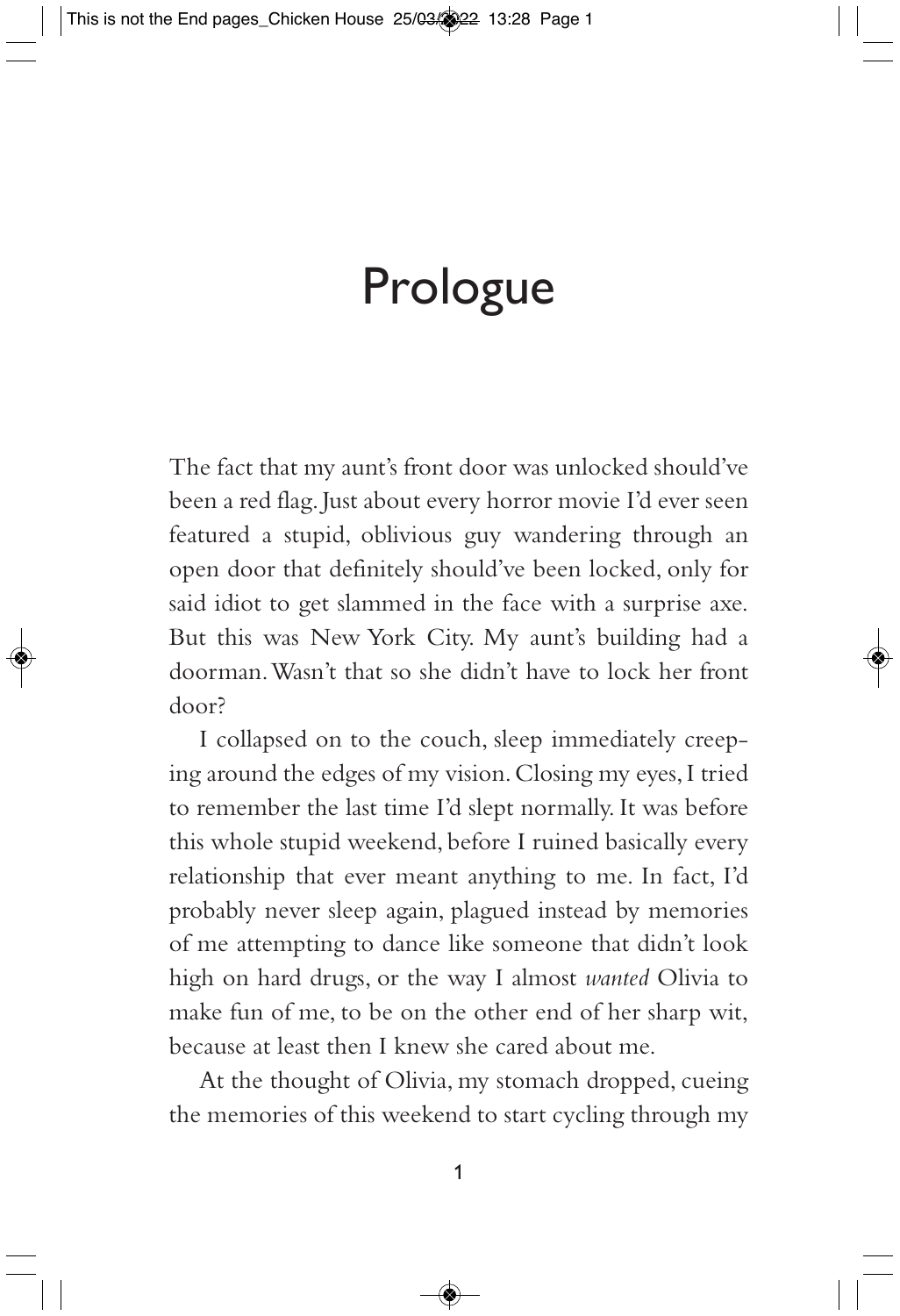head on a never-ending loop.

Olivia, saying goodbye.

Olivia, disappearing through the iron gate of the shady Brooklyn music venue. Alone.

Me, trailing after her, always too late.

Clark and his stupid leather vest.

The way Olivia looked at me when—

A loud thump echoed from down the hall of my aunt's apartment, momentarily breaking me out of my head. It sounded like a towel slumping on to the tiled floor of the bathroom.

I flattened one of the fancy velvet pillows crowding the couch over my head, as if that could shield me from the oncoming sounds of concern and flurry of movement that were almost certainly on their way.

'I've basically had the worst night of my life and if you ask me about it, I'm gonna throw up,' I shouted to my aunt, Karen.

But when she didn't come sliding down the hallway on the balls of her slippery, socked feet, I dragged the pillow off my face and frowned.

'Aunt Karen?'

Only then did I realize how quiet the apartment was, the surrounding silence hard and cold. It was the quiet right before a grenade exploded, as the little metal canister arced through the air and you waited helplessly for the explosion. For the deafening boom. For the blackness.

My feet landed hard on the wooden floor, adrenaline surging up my throat. Somehow, I knew it wasn't my aunt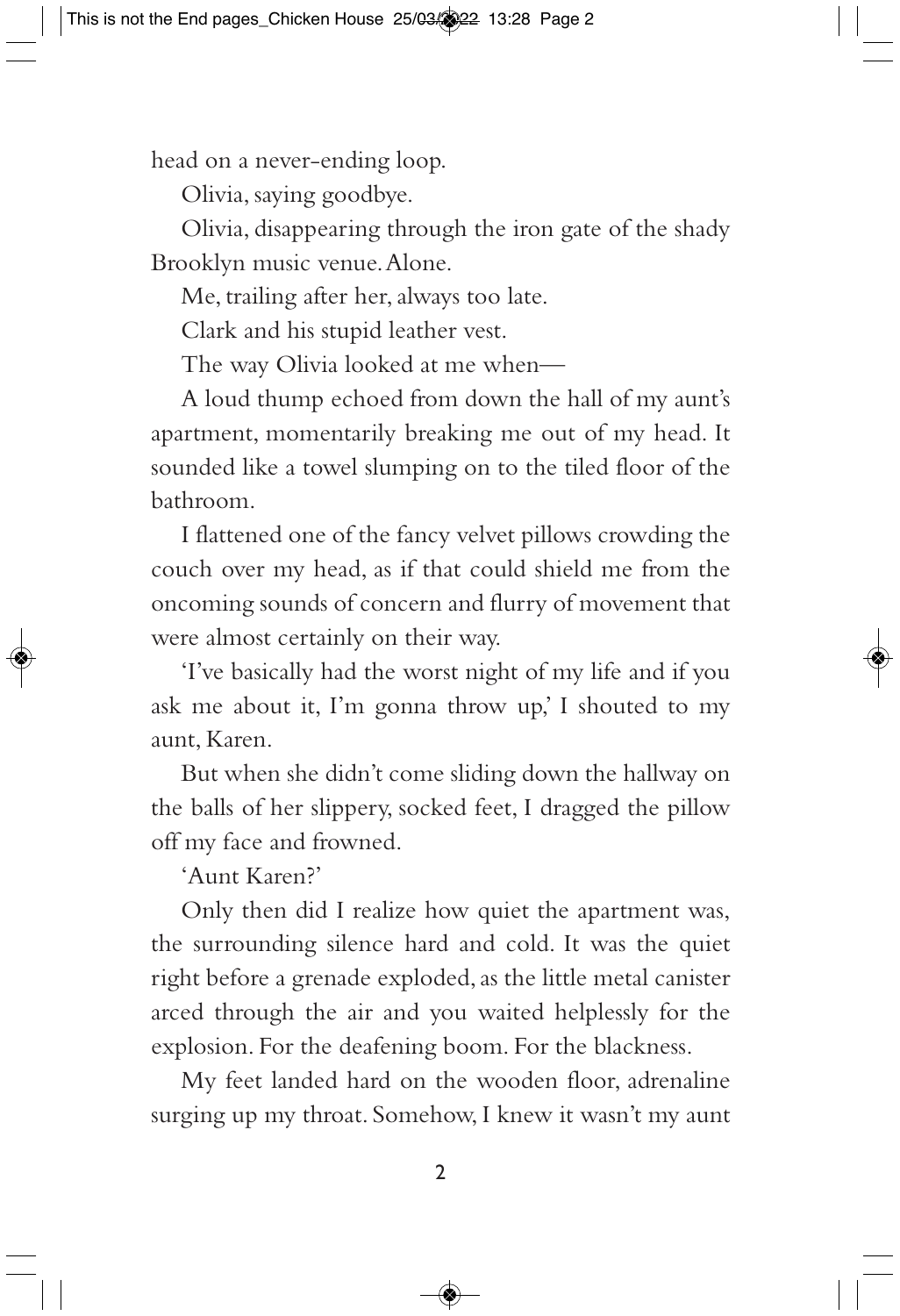or even an axe murderer in the bathroom. I knew instantly that it could only be one person, that the night could only end one way.

My sprint down the hallway only lasted a half second, but by the time I slammed my shoulder into the bathroom door frame I was already breathless. As I took in the scene, my brain stuttered. The shrunken figure slumped underneath the sink, her trademark white-blonde hair looking green in the bathroom's dingy light.

'Olivia?' I said, barely above a whisper.

At the sound of my voice, she didn't move. But just seeing her like that, I knew. I didn't need to touch her neck to feel for a pulse or see her glassy eyes rolled back in her head.

I knew. Olivia Moon was dead.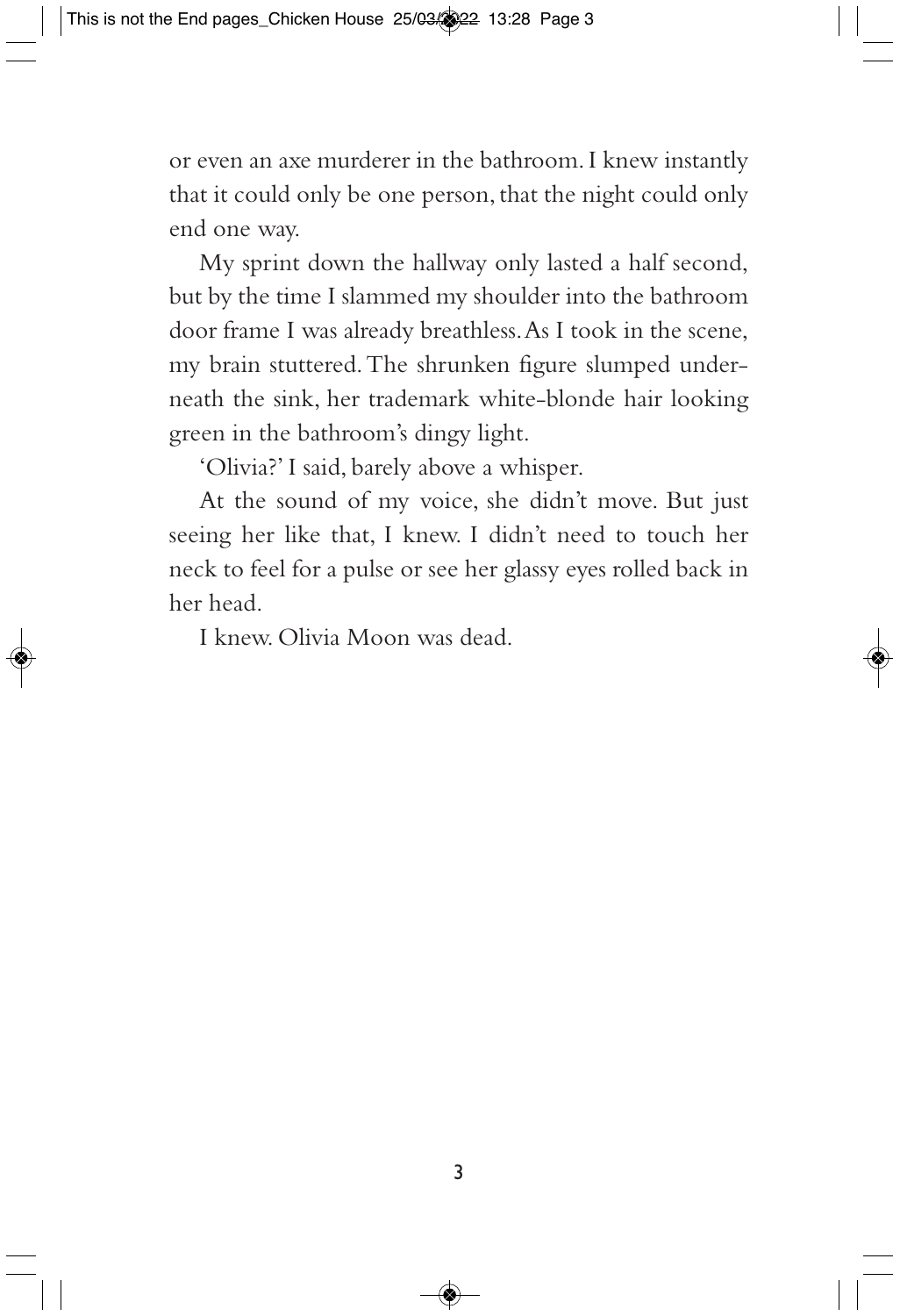1

## Four days earlier

## **THE LORD OF THE RINGS: THE RETURN OF THE KING Posted in MOVIES by Hugh.jpg on November 10 at 9:13 p.m.**

After hours and hours of battles, ghosts, a seriously long journey, quests for honour, glory and orc blood, how did the final movie of *The Lord of the Rings* trilogy close with a pillow fight, a basically silent bar scene and a wedding nobody went to? Even Frodo, equally bored, was like, 'Yo, I would literally rather die than be here right now.'

could tell by the way she sidestepped carefully along<br>roof that Olivia Moon had climbed a house before. could tell by the way she sidestepped carefully along the

'What is she doing?' I said to myself, leaning over the truck's centre console and watching her through the passenger-side window. Then, under my breath, 'The eff is she wearing?'

The last time I saw Olivia Moon – which had to have been a few days before our high school graduation – she'd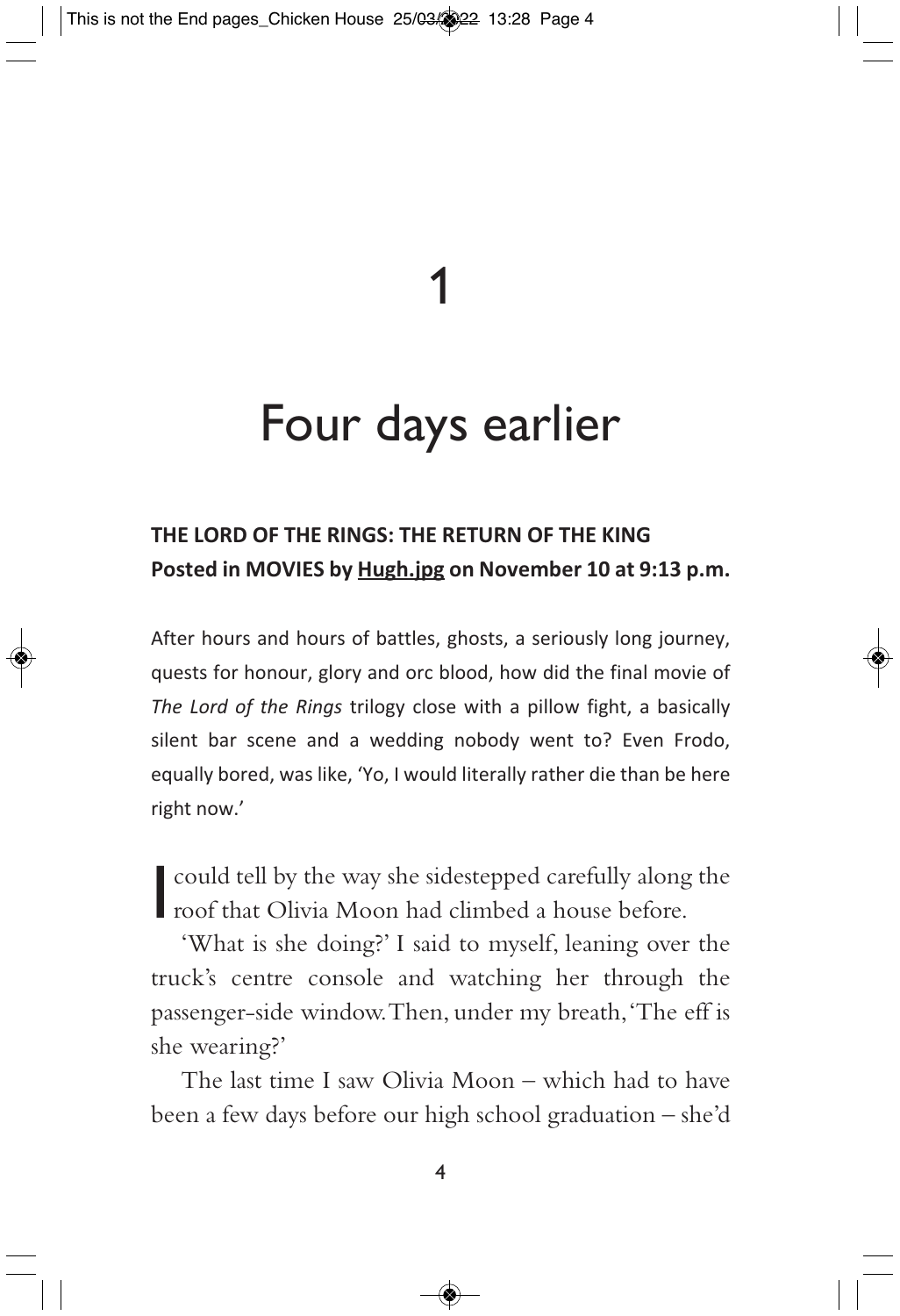been wearing nothing but basketball jerseys and shiny leather pants. Now, she was in a beige, oversized Hawaiian shirt and baggy khaki shorts that unzipped at the knees. Looped around her wrists were a pair of thick leather bracelets, ones a kid in our class said made her look like she'd just rolled out of an eighteenth-century porno. That earned him a punch in the mouth that knocked out one of his front teeth, courtesy of Olivia.

The house's second storey had two rectangular windows, each one painted with a white trim I could tell was faded and worn, even from across the street. Olivia glanced up at them, hands on her hips, before kneeling and trying to open one of the windows from the outside. It didn't budge.

I watched in silence as Olivia tried the other window, clenching her fists at her sides when she discovered it was also locked. Even though she was clearly preoccupied, I still hunched down in my seat in case she turned around and noticed me very unsubtly watching her from my sister's ice cream van across the street.

'Is this the part where I do something?' I said out loud, to no one.

Call someone? Text someone?

I picked up my phone from between my legs and stared at the blank screen. But before I could type anything in, a knock on my window yanked me back into my seat. On the other side of the glass was a group of boys that were probably in middle school, their bikes tipped over on the sidewalk.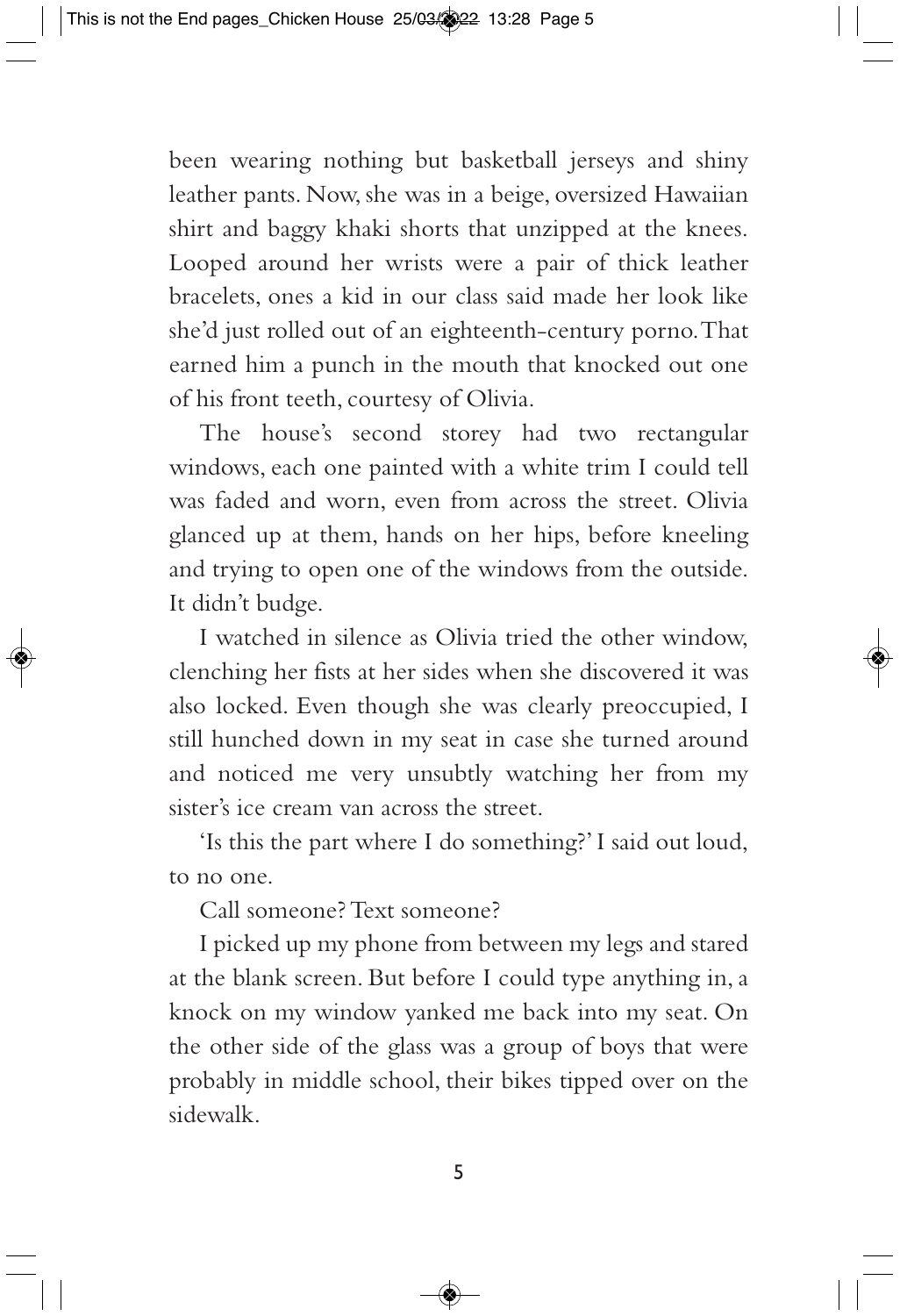'Are you open?' said the kid closest to my window.

I waved both hands at them and mouthed, 'Go away.'

Somehow, Olivia didn't seem to notice, her face now pushed against one of the house windows, hands cupped around her eyes.

'Uh, hello?' another one of the kids said. He slapped his flat palm against the glass. 'Can we get some ice cream?'

'I heard you the first time,' I hissed, still waving my hands. 'Get. Out. Of. Here.'

The main kid rolled his eyes and held up his middle finger as the rest of them grabbed their bikes and pedalled off. When I turned back to the house, my mouth went dry. Olivia was standing on the edge of the roof with her hands on her hips, staring directly at me.

'Can I help you?' she shouted from across the street.

*This is the part where I probably do something*, I thought.

That much, I could figure out.

Shoving my phone in my pocket, I slowly climbed out and edged around the truck, dragging my hand across its metal nose.

'Hey,' I said, drawing out the word so it lasted at least ten seconds.

Olivia was staring at the front of the house again, so she could look up at the tiny circular window on the third storey, which was most likely the attic. On her head was a bucket hat she pushed away from her face, white-blonde hair chunking out underneath and spilling across her shoulders.

'Do you always watch girls out of ice cream vans or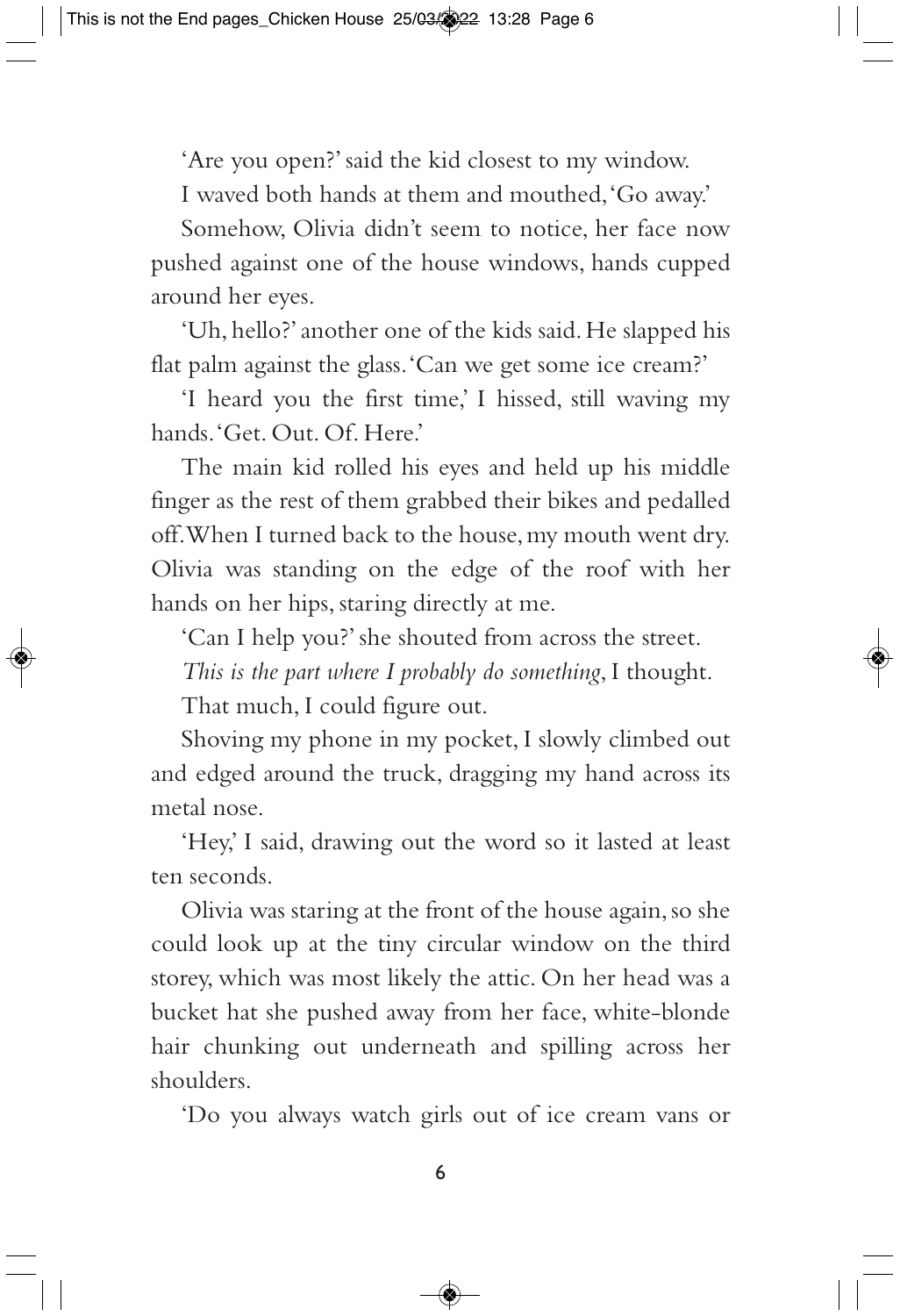is this the beginning of your creep career?' she asked without turning around.

I didn't really know what to say to that. She kind of had a point.

'Did you forget your keys or something?' I said.

'Not my house,' she said simply.

A memory of Olivia in her backyard surfaced in my brain. Her eleventh birthday party, a rollerblade cake, Miley Cyrus in the speakers.

'You live in Columbia Heights,' I said. The same neighbourhood as me.

'Do you stalk me there too?'

My face flushed red. 'I went to your birthday party in elementary school, the one where we played One Direction on a stage your dad rigged up in your backyard.' I swiped my hand through my hair, toe digging into the sidewalk. 'I don't know how I forgot. That kinda thing scars a person.'

A white drainpipe ran up the side of the house, its plastic criss-crossed with vines. Olivia grabbed on to the pipe and leant back as though she were testing its strength.

'Beats me,' she said, the pipe wobbling under her grip. 'I'm sure your rendition of Harry Styles was truly groundbreaking.'

'Please tell me you're not gonna try to shimmy up that drainpipe,' I said. 'That's how people die.'

'Probably,' Olivia said, stepping backwards. 'But Clark stole something from me and I need to get it back.'

'Shit, this is Clark Thomas's house?'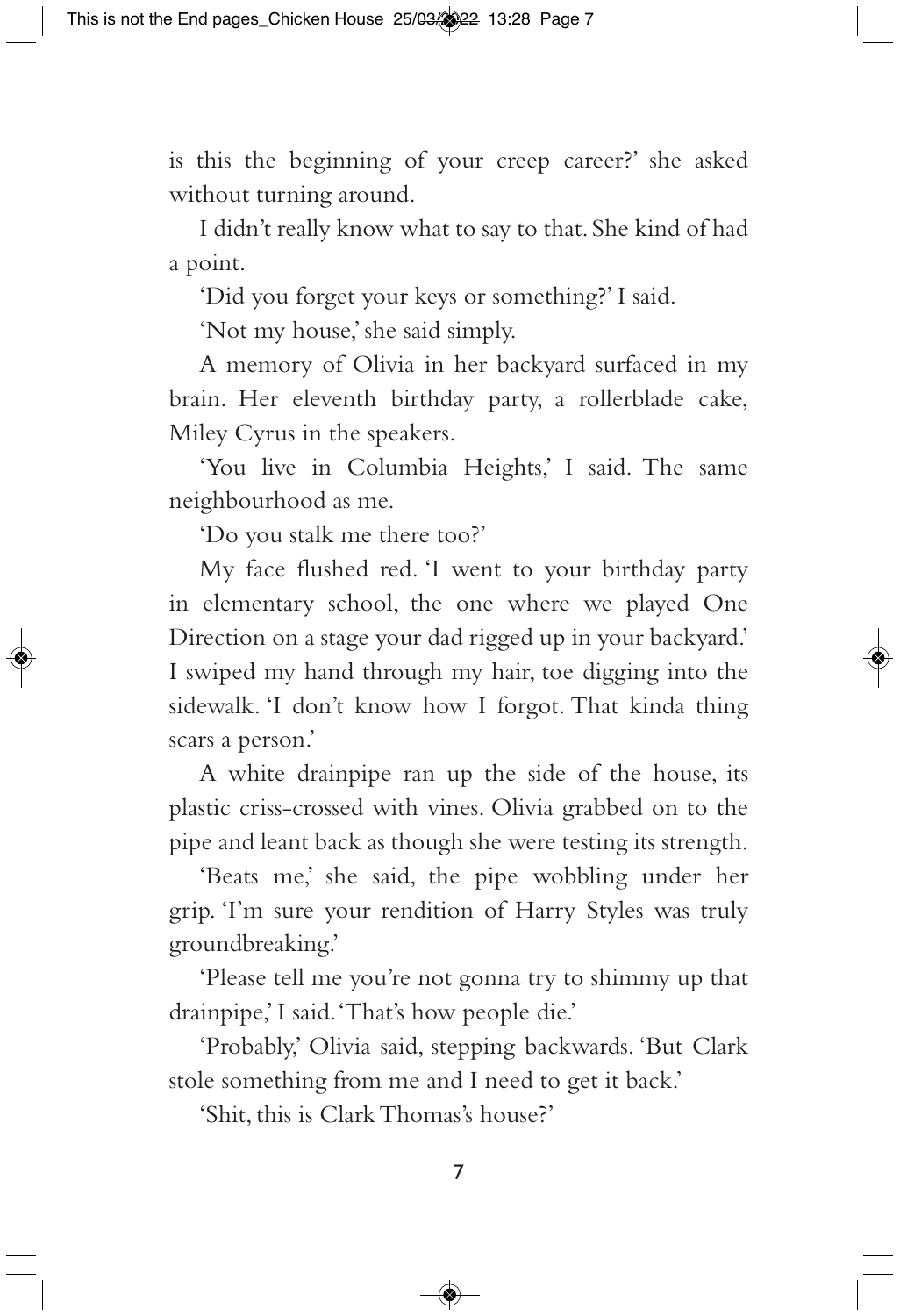My head whipped around as if Clark might jump out of the bushes with a machete. Clark was the guy who once put our high school's lunch lady in a chokehold after she called him 'young man', because apparently no one had referred to him as a human before.

Clark Thomas was Olivia's boyfriend.

'Nobody's home,' she said, like this made everything better.

'Yeah, I figured that out by the way you're trying to break in through a window.'

Olivia swiped her hand across the top of her head. She craned her head back so she could see something high up on the house, maybe that third-storey window, which had a slight lip jutting out around it.

'Yeah, well, what Clark took from me is very important,' she said.

She took another step backwards, except this time, she was so close to the edge of the roof that her heel, setting down hard, found nothing but air.

My body went straight. 'Shit, look—' I said, but before I could get the sentence out, Olivia was already tipping backwards, her back curling slightly and her arms flailing as they grabbed at nothing.

Only a single scream echoed down the block, and I wasn't sure if it was from me or Olivia. One leg drifted up as Olivia's body fell, hair floating around her face as if she were underwater. Her back and shoulders crashed into the concrete path just underneath the porch, head bouncing violently like a rubber ball and arms stretched out on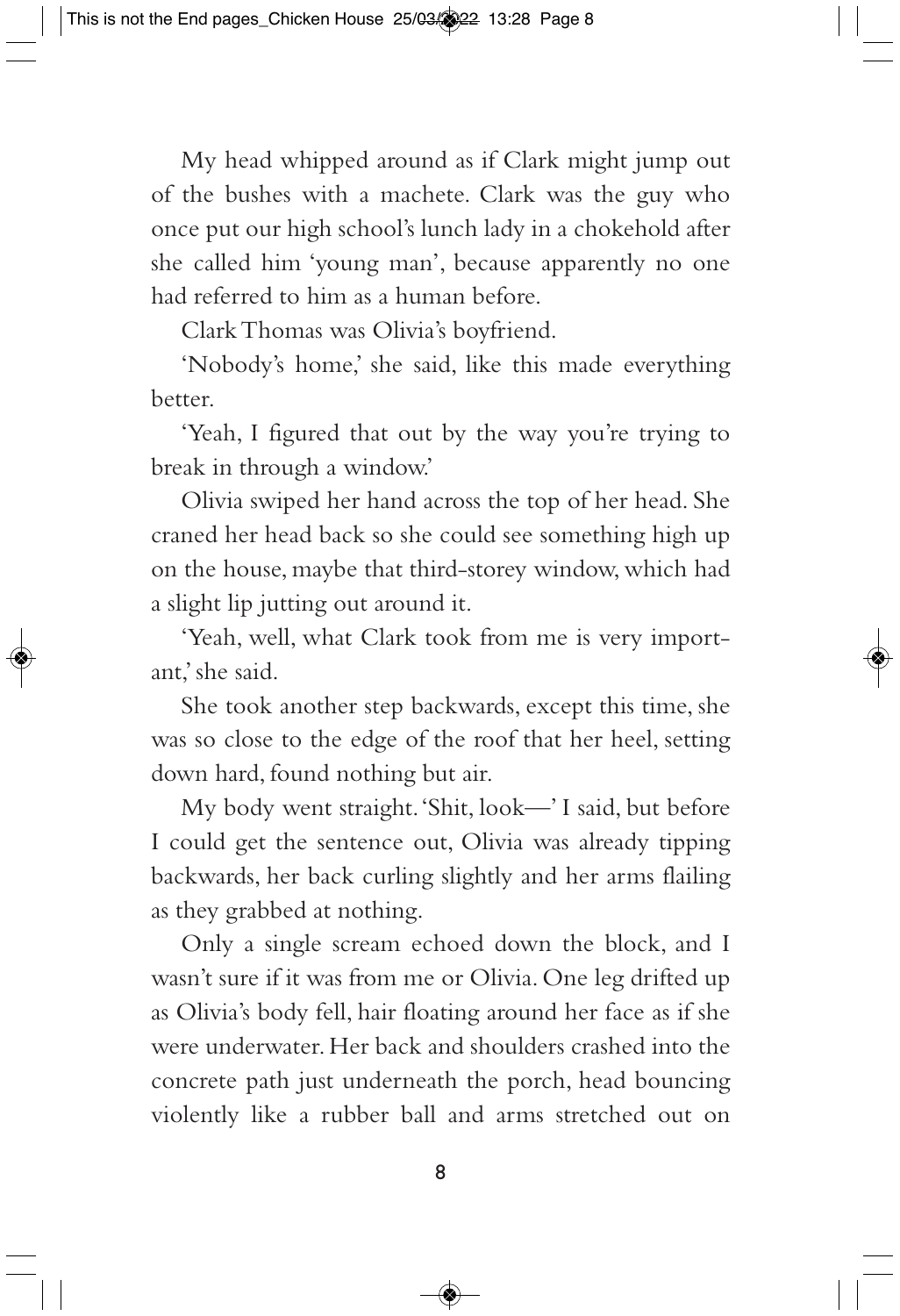either side of her in a limp, perfect T.

Her body sprawled out across the concrete, unmoving. My brain screamed at me to move, to go help her, but everything else in me was frozen, as if it were operating on a five-second lag. Olivia was just lying there as the seconds ticked by. And then, as if something in my head clicked, I darted across the lawn, heart hammering in my throat. By the time I reached her, Olivia still wasn't moving, the brim of her hat pushed down over her forehead and blocking her face.

Up close, her skin was glassy and pale, only her mouth visible underneath her hat. I dropped to my knees and pulled the brim back slightly so I could see up to her forehead. A puddle of blood was already blossoming on the concrete underneath her head, pooling out so I had to edge away from it before it reached my knees.

'Olivia?' I said quietly, afraid if I spoke too loudly, I somehow might scare her.

My voice was almost unrecognizable, small, shaking, faraway. Everything felt like we were suspended in time, the trees swaying slowly on the front lawn, the air warm and still. Even the street was silent, the cars rushing into downtown Washington seeming light years away instead of a couple blocks off.

I couldn't look at Olivia without feeling sick. Her head, clearly flattened into the pavement, the thin trickle of blood leaking from her mouth. Everybody in movies who bled from the mouth or ear ended up dead. And I'd just watched her die.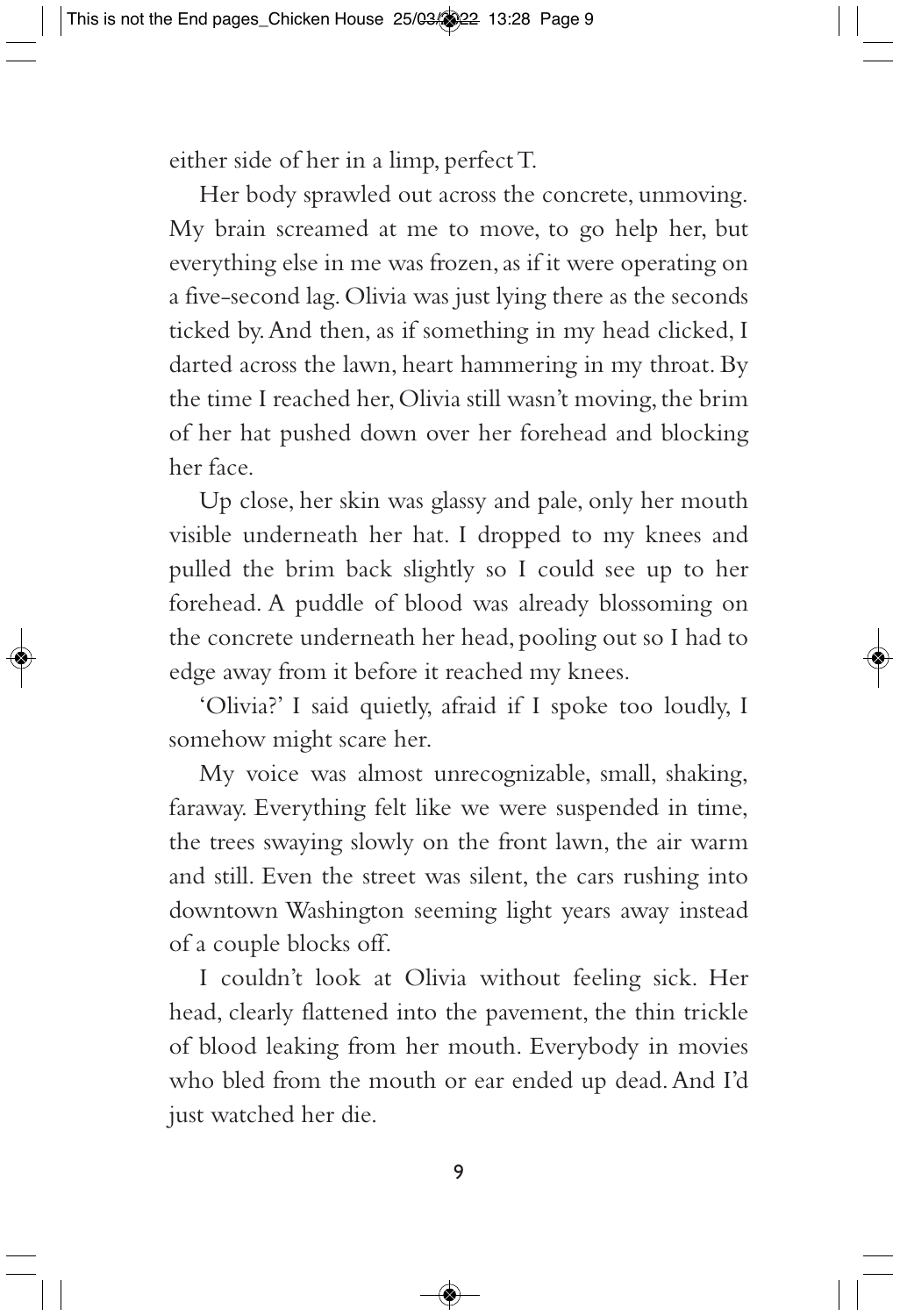Turning away from Olivia's body, I fumbled in my pocket for my phone. As I did, there was a rustling behind me, a scraping almost, the sound of tennis shoes swiping against concrete. I turned slowly and widened my eyes cartoon-big.

One of Olivia's fingers was twitching.

I blinked. I blinked again.

'How . . .' I whispered to myself but couldn't finish the sentence.

As if testing the movement and sending the OK to the rest of her body, the other fingers on Olivia's hand began to flex and wiggle, followed by her whole right arm, then her left.

'You can't be alive,' I said breathlessly. 'You can't actually be alive. Your head's inside out.'

As if to prove me wrong, Olivia blinked. Her eyes, glassy and lifeless just a few seconds before, were now bright and darting around the sky as if to assess the situation. Olivia arched her spine, rotated her ankles and unhinged her jaw, the bones cracking loudly back into place.

'Don't get up—' I started to say, hand outstretched in her direction, but Olivia sprung quickly into a sitting position and yanked her hat down the front of her face.

The back of her head was just a flat smear of deep red, the pink squish of her brain pulsing faintly and broken apart by splinters of creamy-white skull.

'Macaulay Culkin,' I said with a gag. 'I'm gonna puke.'

Olivia was still, hands splayed on the ground as her breath came softly, patiently. That's when I saw it; her skull,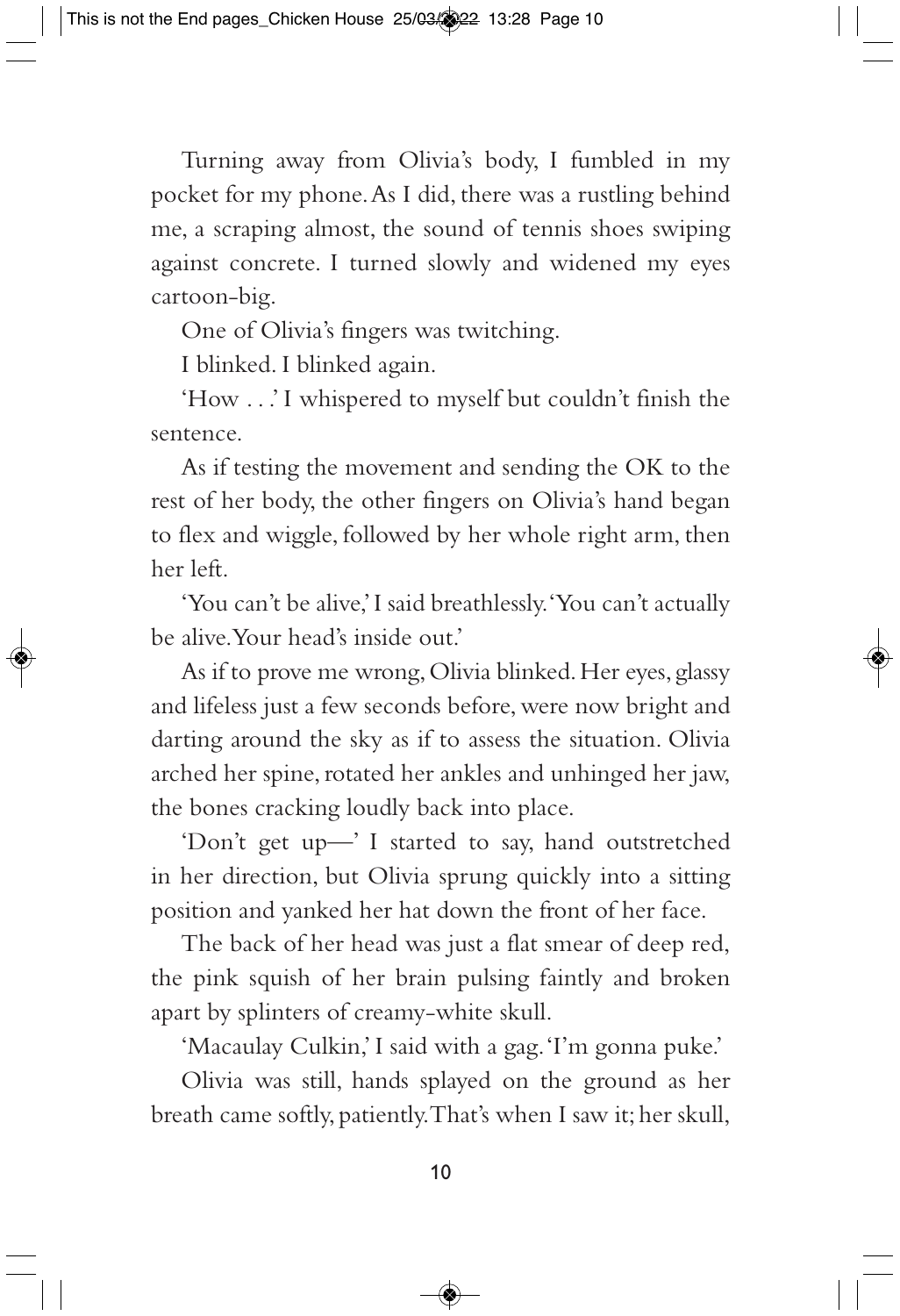shattered at the back, was starting to stitch itself together again, slowly filling the gap like a puddle of water spilling backwards. I watched with my mouth open as the skin on her head formed over the newly healed skull, then as hair sprouted and grew until it matched the length of the hair that was still left.

'What. The eff. Is happening,' I said slowly, my voice a supercharged whisper.

Once her head was back intact, Olivia pushed herself on to her knees, groaning with the effort. She tilted her head from side to side, then shook her shoulders as she muttered under her breath and wiped the blood from her mouth.

I must have made a sound because she turned toward me, lips pursed. At the sight of me crouching on the path, she somehow looked even more confused than I did.

Olivia knit her eyebrows together and said, 'What?'

A tidal wave of words and thoughts crashed through my head but none of them made enough sense to put into a sentence. All I could do was stare at Olivia, her eyes fogging over with what looked like anger.

'How did you – what just – I just saw – you're alive,' I sputtered finally.

Olivia stretched her neck again so her bones popcornpopped. 'Apparently,' she said.

'But I saw you die,' I said. 'Your head was caved in and it looked like – like a crumpled-up Hershey's Kiss wrapper.'

'I think the word you're looking for is tinfoil,' she said.

The image was seared into my brain, repeating itself on a continuous, stomach-turning loop. 'Your head was legit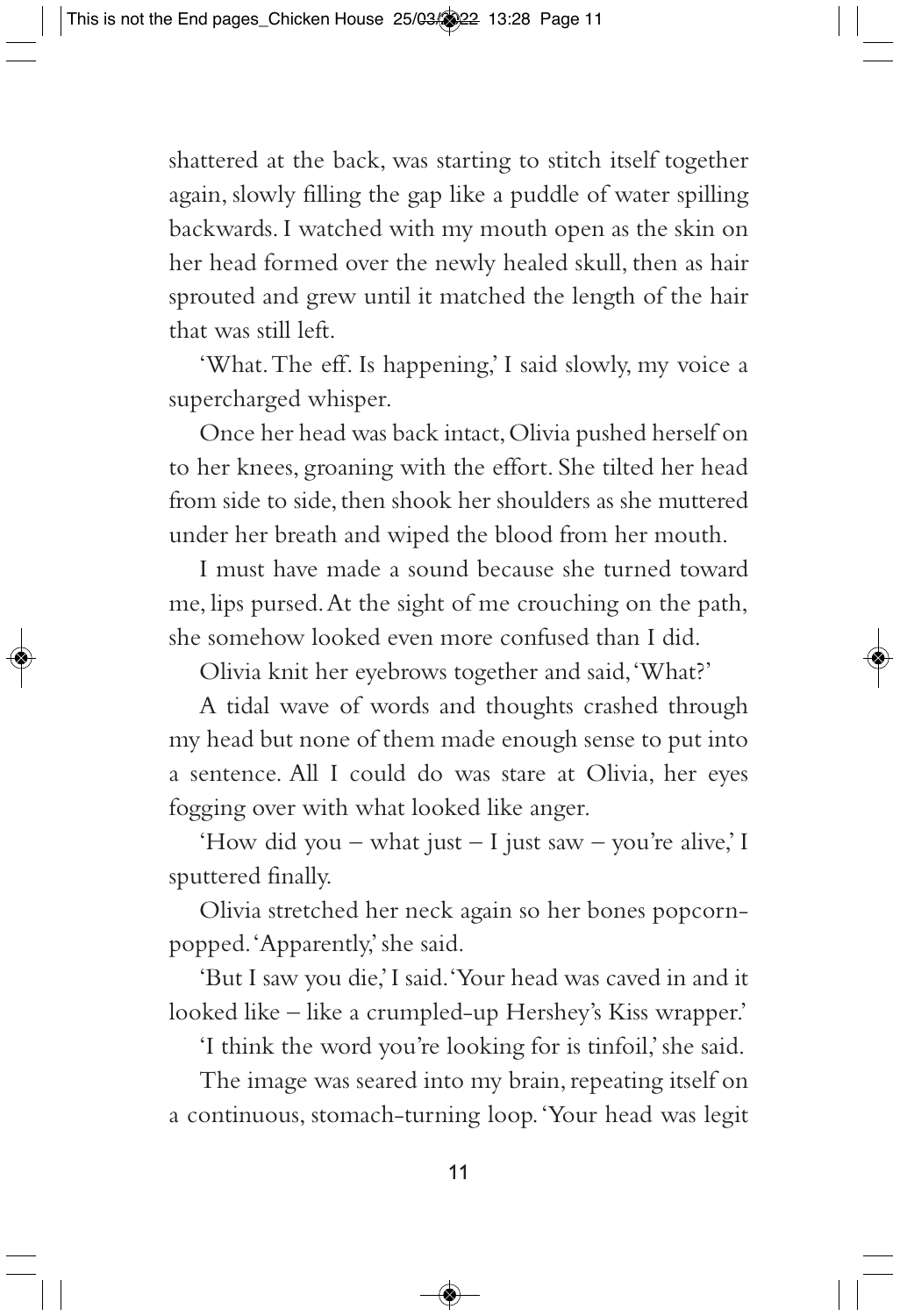flat. There was so much blood,' I said, picturing it. Now that I'd managed to form a sentence, I couldn't keep them in. 'How did you do that?'

We both glanced down at the pool of blood still fresh at her knees as if to make sure it'd really happened.

Olivia sighed through her nose. 'It's kind of complicated . . .' She gingerly touched the back of her head and winced. 'Hank, is it?'

I swallowed. 'Hugh.'

'Hugh. I'm not really in the right frame of mind to talk about the details. My head is pounding.'

I tried to shift my body so I could see the back of her head again but she turned with me, obscuring it.

'What just happened?' I said, pointing. 'Your head stitched itself back together.'

Olivia jammed her hat back on to her head and tied the straps underneath her chin. 'What're you doing over here anyway?' she said, ignoring my question. 'Don't you live in Columbia Heights too?'

I pointed at the truck across the street. 'Selling ice cream,' I said.

'Oh,' Olivia said. 'Obviously.'

The ladder she used to get on to the roof was still propped up against the house. She stood and wiped her hands against her shorts before reaching for it, then grunted as she tipped the ladder sideways and started disassembling it at the joints so it got smaller and smaller.

'Wait, I'm sorry, can we rewind for a second? What is going on right now?' I said.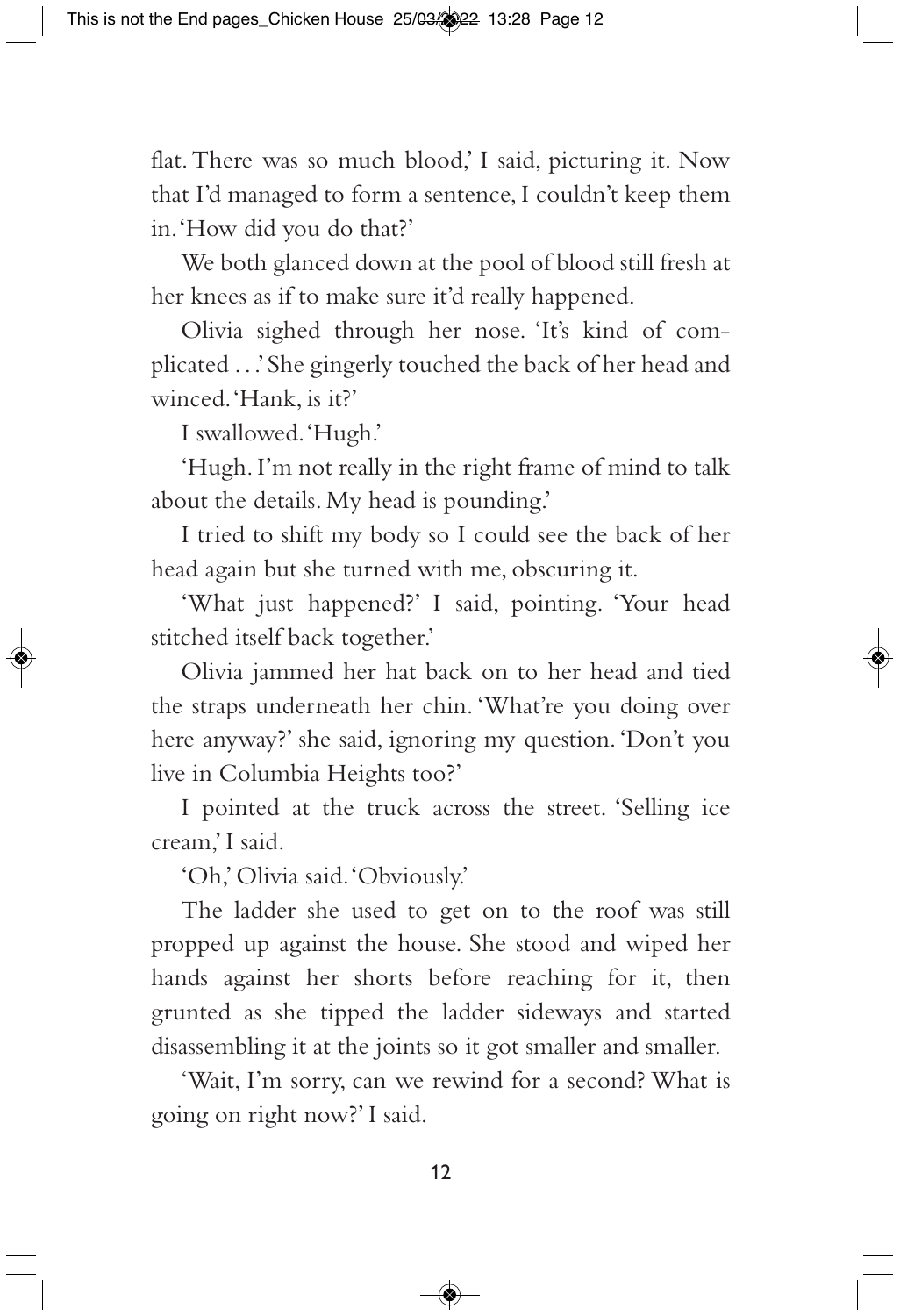A set of stairs hidden behind a big fluffy shrub led down to what I guessed was Clark's basement door. Olivia tucked the ladder there, leaning it against a small window striped with iron bars. Then she skipped up the house's porch steps and yanked out the plastic table and chairs sitting underneath the front window, probably looking for a key.

I blinked, not actually believing what was going on. 'We should go to the hospital so you can at least have a brain scan or something.'

'A brain scan?' Olivia spun around. The laugh that came out of her was sharp and breathy. 'Does my head look messed up to you?'

She tugged her hat up and pointed at her skull, then spun away again so I could see the back of her head, where her hair had been patchy and matted just seconds before. Now it was as if nothing had happened. The new hair even looked brushed. But at the sight of my expression as she turned around, Olivia's face softened from furious to just really annoyed.

'Look, I'm fine. You don't have to do anything except leave me alone.' Olivia gave the front doorknob one last shake, her entire body moving with it, before she stepped back and sighed. 'The one time this family locks their doors,' she said under her breath before thundering down the porch stairs.

'That's probably because Clark knows there's something you want in there,' I pointed out.

Olivia paused as she walked by me and scowled. 'Great observation,' she said.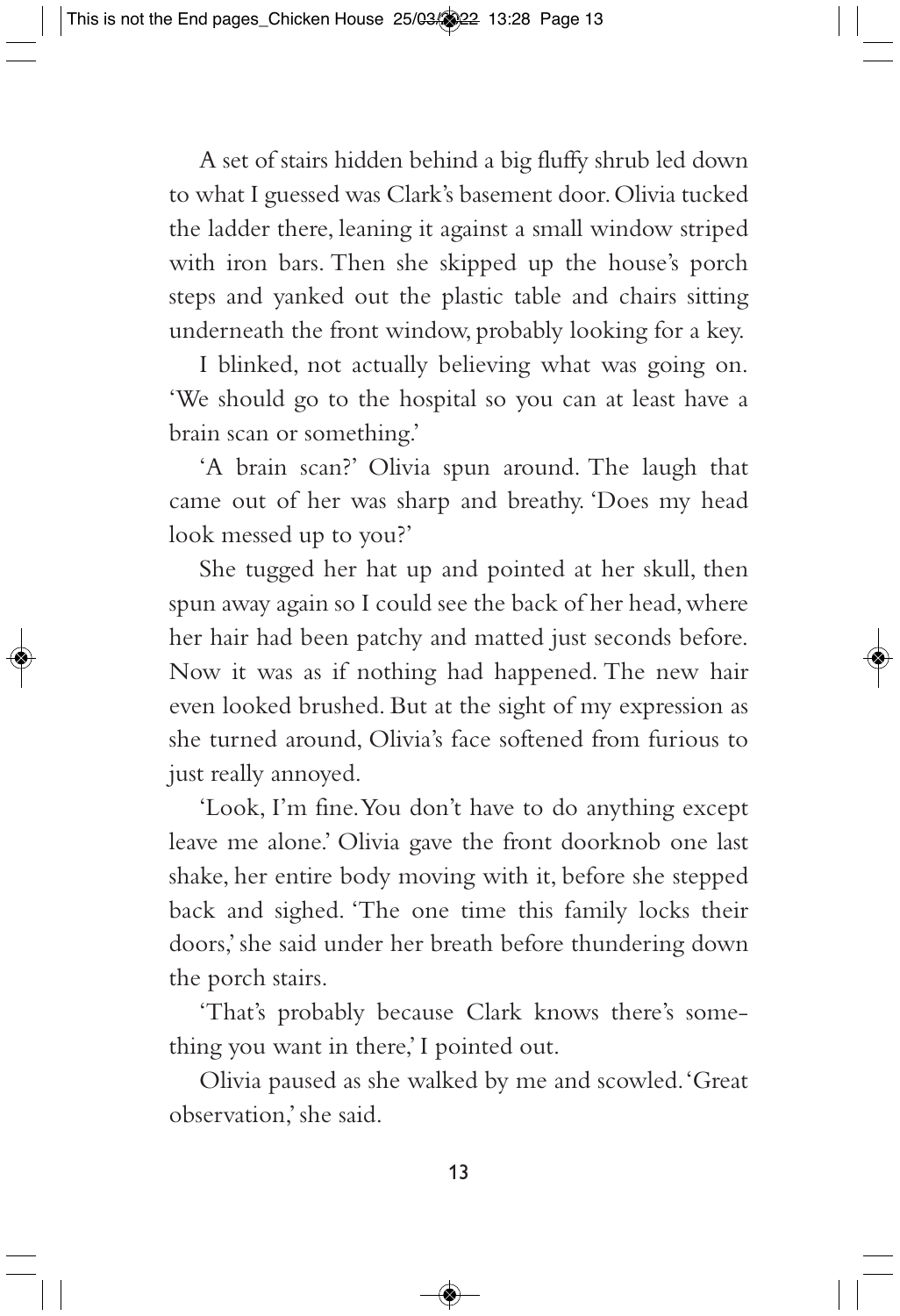And then, before I could say anything else, Olivia was on the sidewalk, hands folded across her chest as her shape got smaller and smaller down the block.

'Wait, you're really just leaving?' I called out to her.

Everything about my body was on fire. My fingers, my feet, my neck. Olivia was walking down the street so coolly, so normally, it looked like she was just going to the grocery store instead of away from what felt like something out of a Marvel movie. We couldn't just leave this all here. There were too many questions. I needed more answers.

'Do you need a ride?' I shouted after her lamely.

But Olivia didn't turn around.

After a few seconds, I pushed myself to my feet, feeling shaky and stunned, the events of the last few minutes whirring by so quickly, they fell out of order. Olivia's smashed head. The kids on their bikes. That scream. Not knowing what else to do, I turned away from the house and carefully avoided the pool of Olivia's blood. It was already starting to seep into the concrete, caking into a dried, muddy black. Nagging at me was the feeling that I should still call an ambulance or something, but I wasn't sure where Olivia was going. She'd already turned the corner at the end of the street, leaving as quickly as everything had started.

As I turned the truck back on and felt the engine hum underneath me, there was one thing I couldn't get out of my head. It wasn't that I'd just seen Olivia dead-man drop off a roof, that I was pretty sure I'd never erase the image